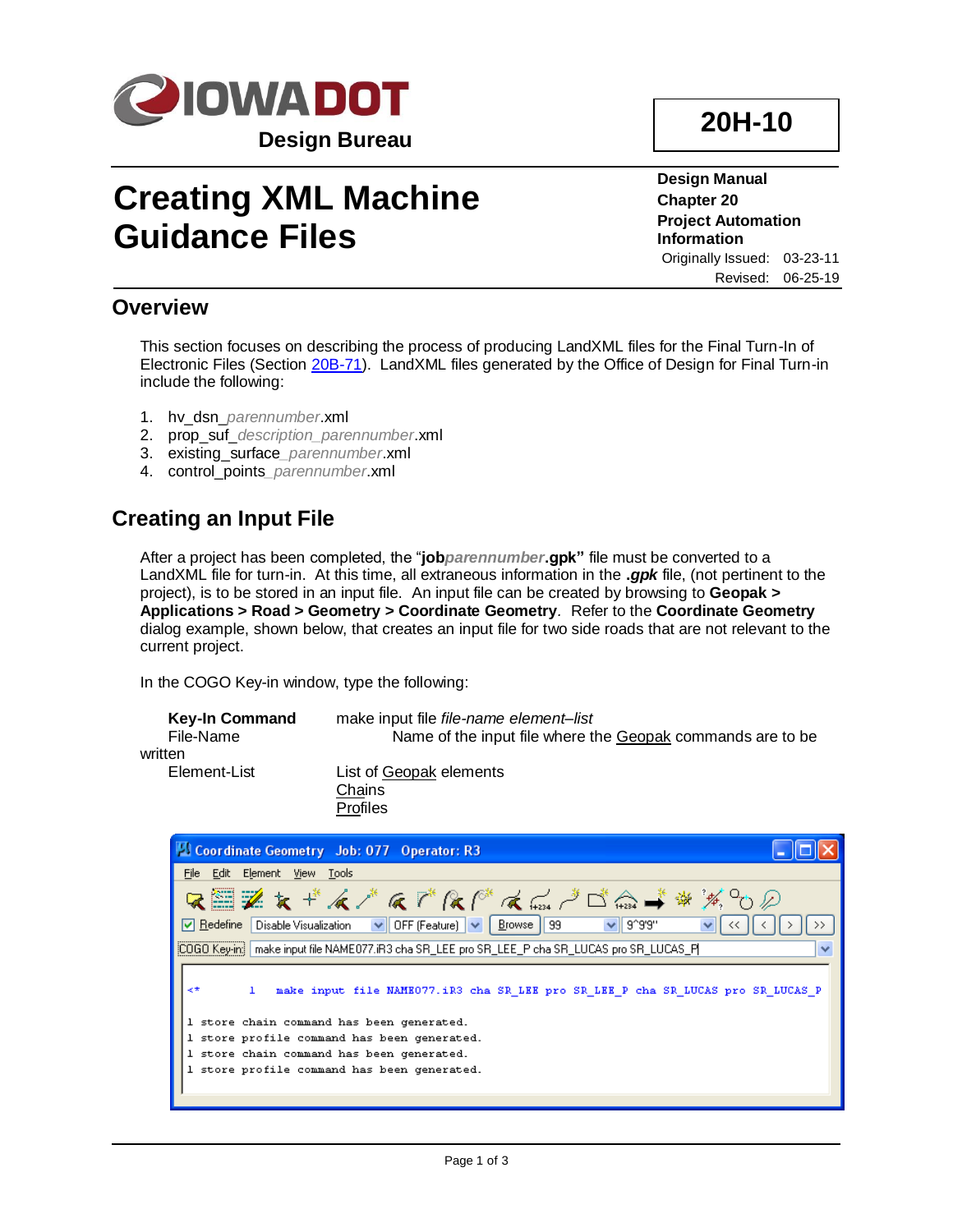The command line in the dialog shown above was created using the following information:

**Key-In Command** *make input NAME077.iR3 cha SR\_LEE cha SR\_LUCAS pro SR\_LEE\_P pro SR\_LUCAS\_P* 

File-name: *NAME* Job Number: *077* Input File: *.i\_ \_*  Operator Code: *R3*

Element-List cha SR\_LEE pro SR\_LEE\_P cha SR\_LUCAS pro SR\_LUCAS\_P

After the appropriate input file(s) have been created, the information that is not specific to the project is to be removed from the *.gpk* file, leaving only information specific to the current project.

#### **hv\_dsn\_***parennumber***.xml**

To export a *.gpk* file to a **LandXML** format: In the **Coordinate Geometry** dialog, browse to *File > Export > LandXML 1.2 Geometry*. This will display the **Export LandXML** dialog, as shown at the right. This single **LandXML** file should contain all project **Chains** and **Profiles**, including returns and ramp tapers. When selecting the **Output Mode**, select **Create** for the first export. To include additional alignments/profiles, select **Append**. For a description of the "**hv\_dsn\_***parennumber***.xml"** file, refer to Section [20B-71.](20B-71.pdf) The alignments should be grouped with the **Chain** first, then all associated **Profiles**, including ditch grades. This process should be repeated for each alignment within the project.

| Export LandXML 1.2 |                              |                            |          |  |
|--------------------|------------------------------|----------------------------|----------|--|
| Project Name:      | NAME                         |                            |          |  |
| Description:       | PROJECT DESCRIPTION          |                            |          |  |
| LandXML File:      | hv dsn 077.xml               |                            |          |  |
| Output Mode:       | Create<br>₩                  |                            |          |  |
|                    | English Unit: US Survey Fe ∨ | Profile                    |          |  |
| Element Type:      | v<br>Chains                  | <b>ML020 P</b>             |          |  |
| Export All Chains  |                              | SR JASPER E<br>SR JASPER P | $\equiv$ |  |
| Chain:             | N<br>ML020                   | SR_JEWELL_E                |          |  |
| Export Profile(s)  |                              | SR JEWELL P<br>ШI          |          |  |
| Export             |                              |                            |          |  |

**NOTE:** In the **Export LandXML** dialog, do not *select* the " $\Box$  **Export All Chains**" check box, as this will include existing ground profiles, which are unnecessary. Exporting the **Chains** and **Profiles** incrementally allows for better organization by grouping **Chains** with their respective **Profiles**.

### **Exporting .tin Files to .xml Files**

The process for exporting .tin files to .xml files is detailed in the following video file (contains no audio) and is explained below.

Play video: [TIN to XML Conversion](../videos/Ustn_TIN_XML_Conversion)

After creating a proposed surface using **Corridor Modeler**, it is to be exported to a **LandXML** file format. To do so, access the **DTM Tools** icon menu, as shown at the right, from **Applications > Geopak > Road > DTM Tools***. Select* the **Menu Bar: DTM Menu** *option*, as shown by the arrow.

×l 医致斑鬣视觉的 Menu Bar: DTM Menu

From the **DTM Tools Menu**, (shown at the right), *select*  **Utilities > Export LandXML***,*  as located by the arrow.

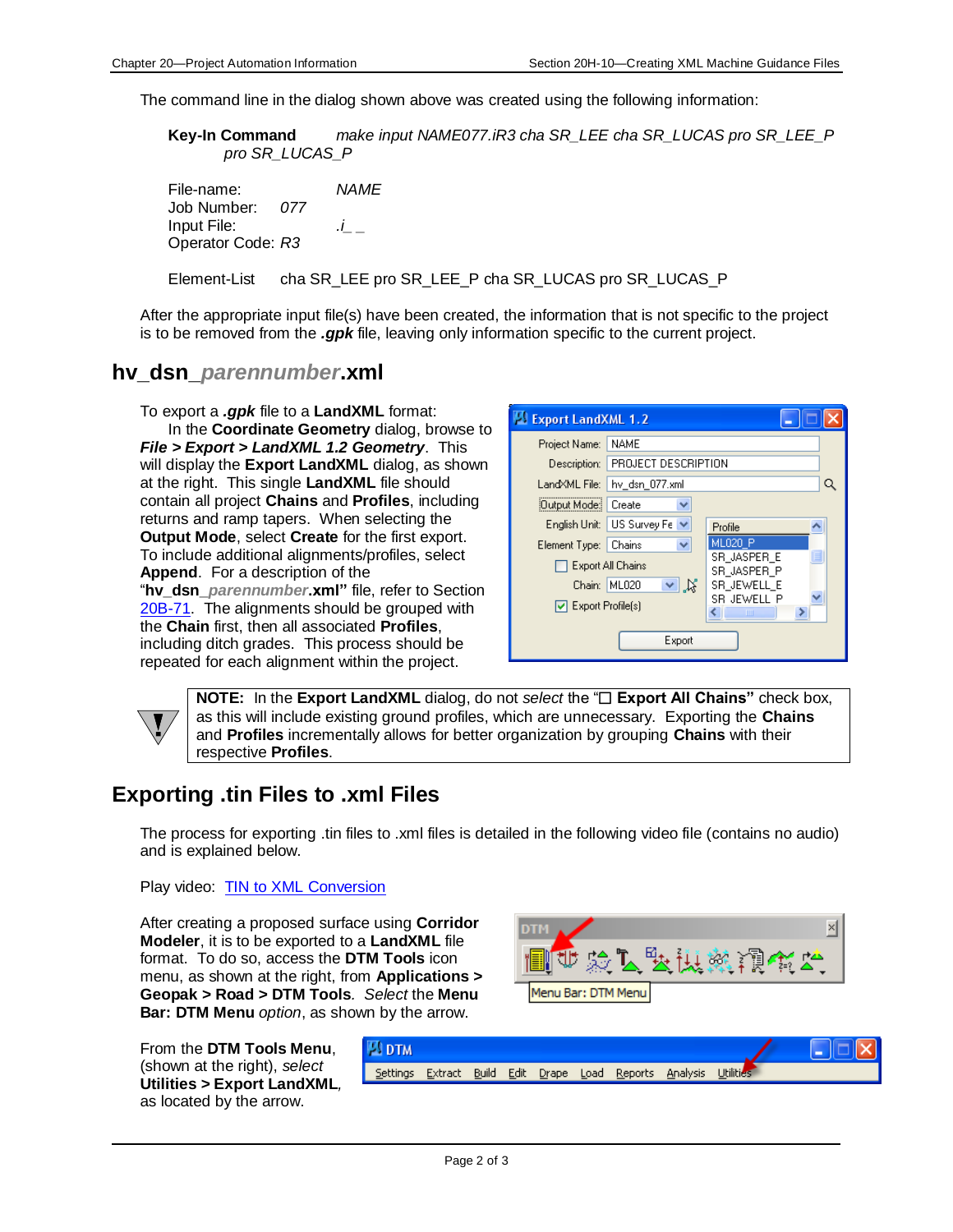$\mathbf{V}$ 

**NOTE:** Due to the length of the project or due to excessive processing time, more than one DTM may be necessary during the development phase. If possible, all DTM's should be merged into one final DTM when the project is complete.

The **Utilities > ExportLandXML** option, shown above, will display the **DTM Export LandXML**  dialog, as shown at the right.

*Browse* to *select* the **TIN File** to be exported. This can be either existing ground or proposed surfaces created through Corridor Modeler / Roadway Designer. Enter the **Project Name** and **Description**. From the **English Unit** pulldown, *select* US Survey Feet. *Browse* to *select*  the location to store the **LandXML File** and name the LandXML file to be exported. *Select*  **Export**.

| DTM Export LandXML |                |           |
|--------------------|----------------|-----------|
| TIN File:          |                | Q         |
| Project Name:      |                |           |
| Description:       |                |           |
| English Unit:      | US Survey Fe V |           |
| LandXML File:      |                | $\bullet$ |
|                    | Export         |           |

### **prop\_surf\_***description\_parennumber***.xml**

To export a proposed surface to a **LandXML** format, follow the procedure described above. The **TIN File** to be exported is the proposed surface created through Corridor Modeler/Roadway Designer. The **LandXML File** created should be named "**prop\_surf\_***description\_parennumber***.xml"**. Examples of the file **Description** items include Subgrade, Pavement Top, Borrow, etc. For example, the proposed surface of Ramp C would be called *prop\_surf\_RampC\_156.xml*.

For an explanation of the "**prop\_surf\_***description\_parennumber***.xml"** file, refer to Section [20B-71.](20B-71.pdf)

#### **existing\_surface***\_parennumber***.xml**

To export the existing ground surface to a **LandXML** format, follow the same procedure as described above for the proposed surface, while replacing the **proposed surface tin** with the **existing ground tin**. The existing surface LandXML file should be named **existing\_surface***\_parennumber***.xml.** 

For an explanation of the **existing surface** *parennumber* xml file, refer to Section [20B-71.](20B-71.pdf)

#### **control\_points***\_parennumber***.xml**

The **control\_points\_***parennumber***.xml** file is created by the Preliminary Survey section and contains all the horizontal and vertical control points for a project. For a description of the **control\_points\_***parennumber***.xml** file, refer to Section [20B-71.](20B-71.pdf)